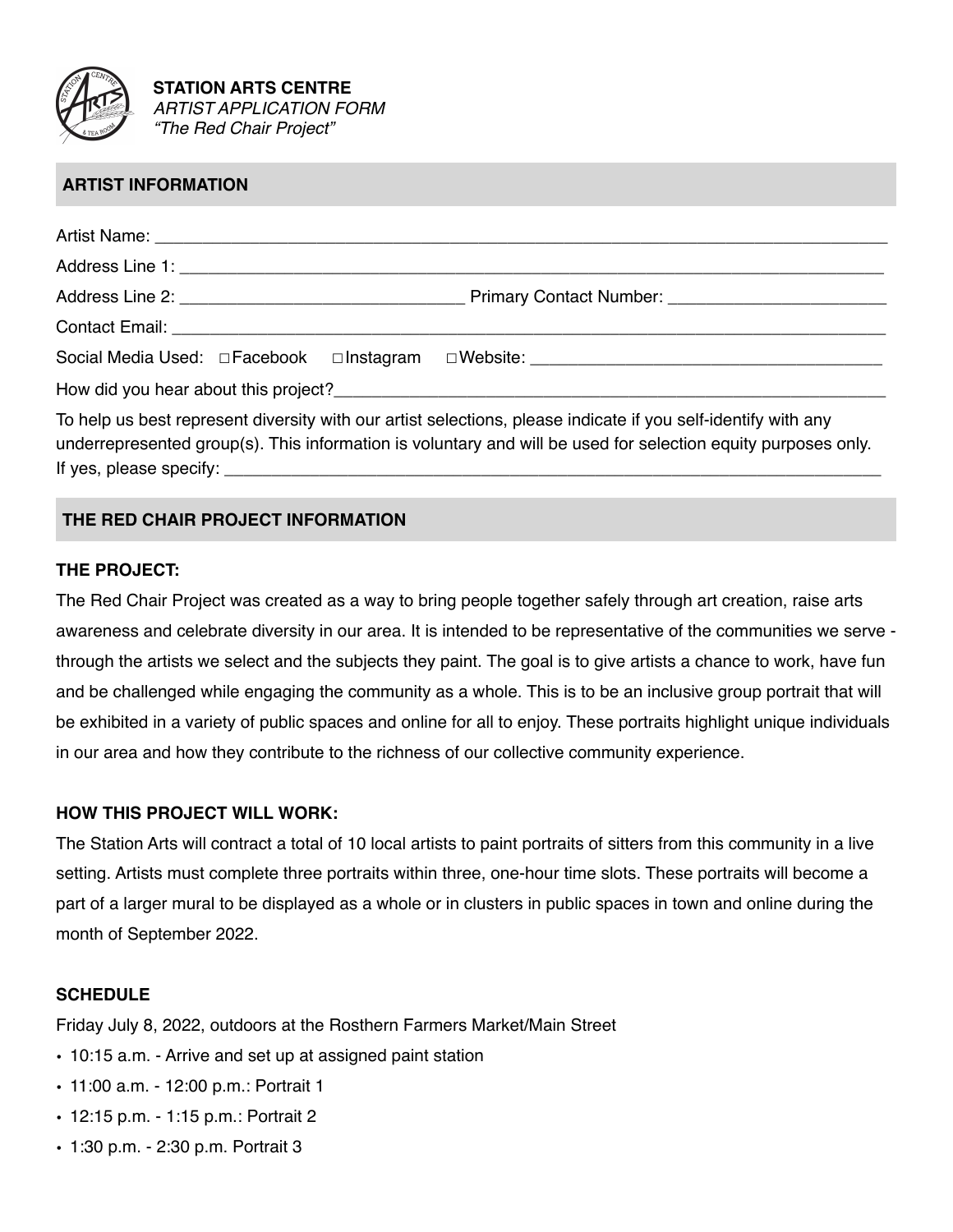## **STATION ARTS CENTRE** *ARTIST APPLICATION FORM PAGE 2 "The Red Chair Project"*

## **THE RED CHAIR PROJECT INFORMATION**

#### **THE PARAMETERS:**

- The Station will pay each artist a fee of \$350.00 to paint for this one day project, mileage included.
- The Station will provide each artist with 3, 12"X16" primed panels to paint on.
- Artists must supply their own acrylic paint and set up (easel, table, brushes etc).
- Artists must paint one sitter during each 1 hour time slot. Sitters will be randomly selected by our volunteers ahead of time and will be paired with artists.
- Paint stations will be set up with a red chair for the sitter distanced from the artist.
- Artists may take their work home for touch ups before submitting but the majority of the work is intended to happen in real time. A photo of each sitter may be taken by the artist at the start for reference purposes.
- All portraits will be submitted to the Station Arts Centre by Friday, July 15 and will become part of the Station's permanent collection.
- Your name and the title of the piece will be kept for our records and shared depending on our exhibition format. Credit will be given to all artists.
- If the weather is undesirable on Friday, July 8, the project will take place the following Friday, July 15.
- 1. Are you willing to work within the parameters of this project?
	- ☐ Yes ☐ No
- 2. Are you willing to allow photos to be taken of you and your work during this event for promotional purposes?

*\_\_\_\_\_\_\_\_\_\_\_\_\_\_\_\_\_\_\_\_\_\_\_\_\_\_\_\_\_\_\_\_\_\_\_\_\_\_\_\_\_\_\_\_\_\_\_\_\_\_\_\_\_\_\_\_\_\_\_\_\_\_\_\_\_\_\_\_\_\_\_\_\_\_\_\_\_\_\_\_\_\_\_\_\_ \_\_\_\_\_\_\_\_\_\_\_\_\_\_\_\_\_\_\_\_\_\_\_\_\_\_\_\_\_\_\_\_\_\_\_\_\_\_\_\_\_\_\_\_\_\_\_\_\_\_\_\_\_\_\_\_\_\_\_\_\_\_\_\_\_\_\_\_\_\_\_\_\_\_\_\_\_\_\_\_\_\_\_\_\_ \_\_\_\_\_\_\_\_\_\_\_\_\_\_\_\_\_\_\_\_\_\_\_\_\_\_\_\_\_\_\_\_\_\_\_\_\_\_\_\_\_\_\_\_\_\_\_\_\_\_\_\_\_\_\_\_\_\_\_\_\_\_\_\_\_\_\_\_\_\_\_\_\_\_\_\_\_\_\_\_\_\_\_\_\_*

☐ Yes ☐ No

3. Are you willing to supply your own acrylic paint and set up (easel or table to work on)?

☐ Yes ☐ No

4. What interests you most about this project?